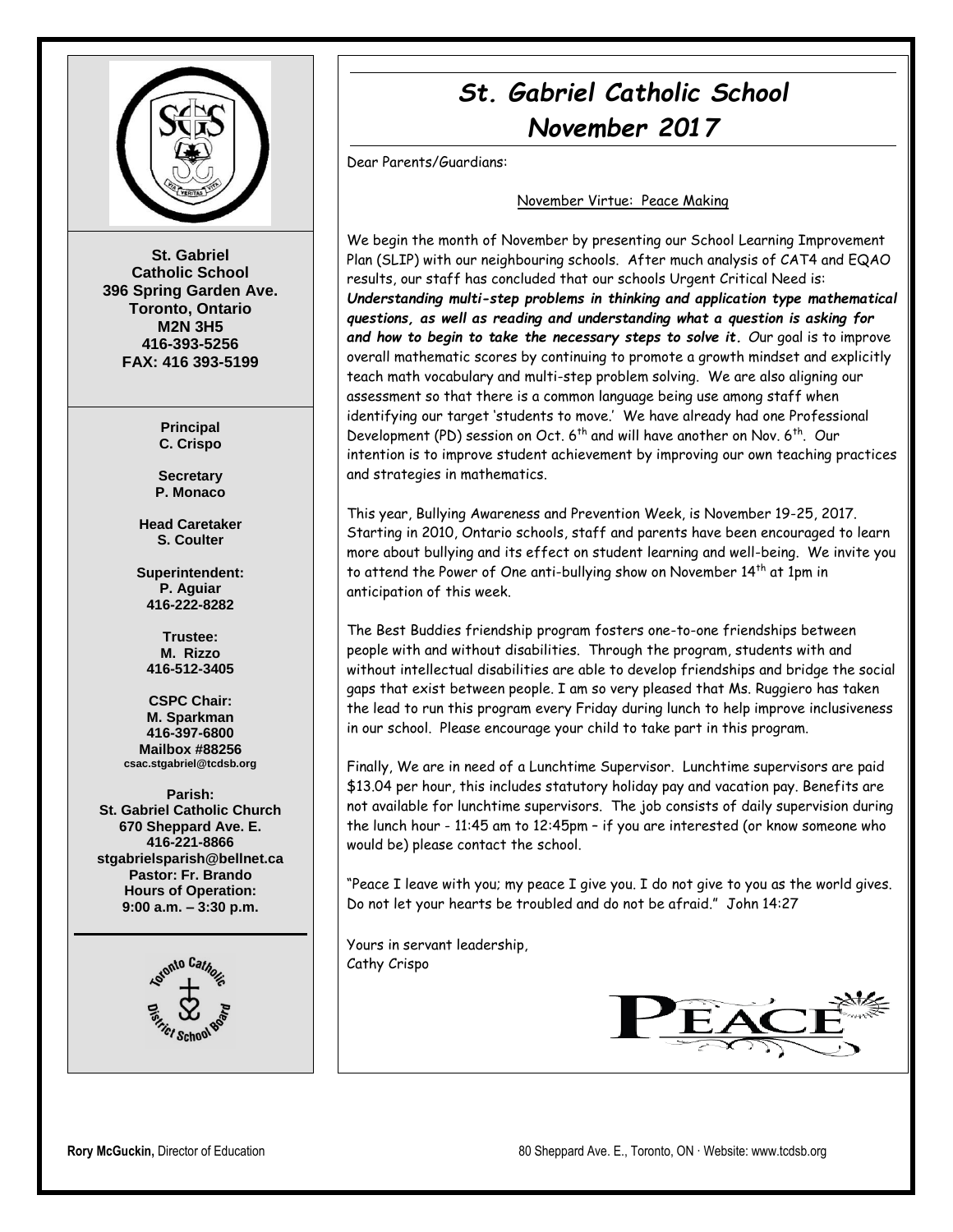# **ST. GABRIEL SCHOOL HOURS 2017-2018 SCHOOL YEAR**

**Start of School Day**: 9:00 a.m. **Dismissal:** 3:30 p.m.

**Morning Recess:** 10:42 a.m. to 10:57 a.m. **Lunch Hour**: **11:45 p.m. to 12:45 p.m. Afternoon Recess:** 2:10 p.m. to 2:25 p.m.

#### **SAFE SCHOOL ARRIVAL PROGRAM**

Please leave a message by calling the school at **416-393-5256** when your child will be absent or late. Please make sure that all students who arrive late check in at the front office.

# **ST. GABRIEL'S MASS TIMES AND YOUTH CHOIR**

St. Gabriel's Parish mass times: Saturday 4:30 Sunday 8:30, 10:30, 12:30 **Confirmation – Sunday, May 20th @ 3pm First Communion – Sunday, May 27th @ 3pm Graduation – Friday, June 22 @ 6:30pm**

# **TERRY FOX MARATHON OF HOPE**

Our St. Gabriel families showed tremendous support for our Walkathon this year! We raised a total of \$1826.00, between online donations and the proceeds of our hot dog lunch. Thank you to our entire school community for coming together to support the *Terry Fox Marathon of Hope*. In particular, we are very grateful to the *Me to We* committee, who helped to prepare and deliver hotdog lunches to our students. This makes us part of a larger community of millions of Canadians who participated in Terry Fox Runs to make a difference in the lives of people living with cancer. If you haven't had a chance to visit St. Gabriel on Twitter, we have a link to a thank you message from Terry's brother Fred Fox. Once again, thank you for taking the time to visit the Terry Fox website and for your generosity. These special events in our school cannot happen without the leadership of our staff – thank you Ms. Noonan, Ms. Shortt and Ms. Galluzzo for volunteering to organize such an amazing event!

# **MONTHLY VIRTUES**

Monthly Virtues are celebrated by all TCDSB's schools. Throughout the year we will be recognizing students each month by honouring those students who have demonstrated the virtue of the month through their words and actions.

> September – Hospitality **October – Gratitude** November – Peace December – Charity January – Courage February – Love March – Forgiveness April – Justice May – Compassion June – Faithfulness

The following students were recognized for their demonstration of **gratitude** … *"Jesus took the bread in his hands and gave thanks to God. Then he passed the bread to the people, and he did the same with the fish, until everyone had plenty to eat." John 6:11*

- Greyson Mazzarolo
- Lumi Kim
- Ethan Enisuoh
- Sofia Cologna
- Domenico Perruzza
- Matias Pachas Ramos
- Edouard Taylor
- Matthew Palermo
- Jaiden Nichols
- Avery Riley
- Maryella Agop
- Ian Lopez Fonseca
- Alzena Lee
- Manolo Giron
- Peter Paolitto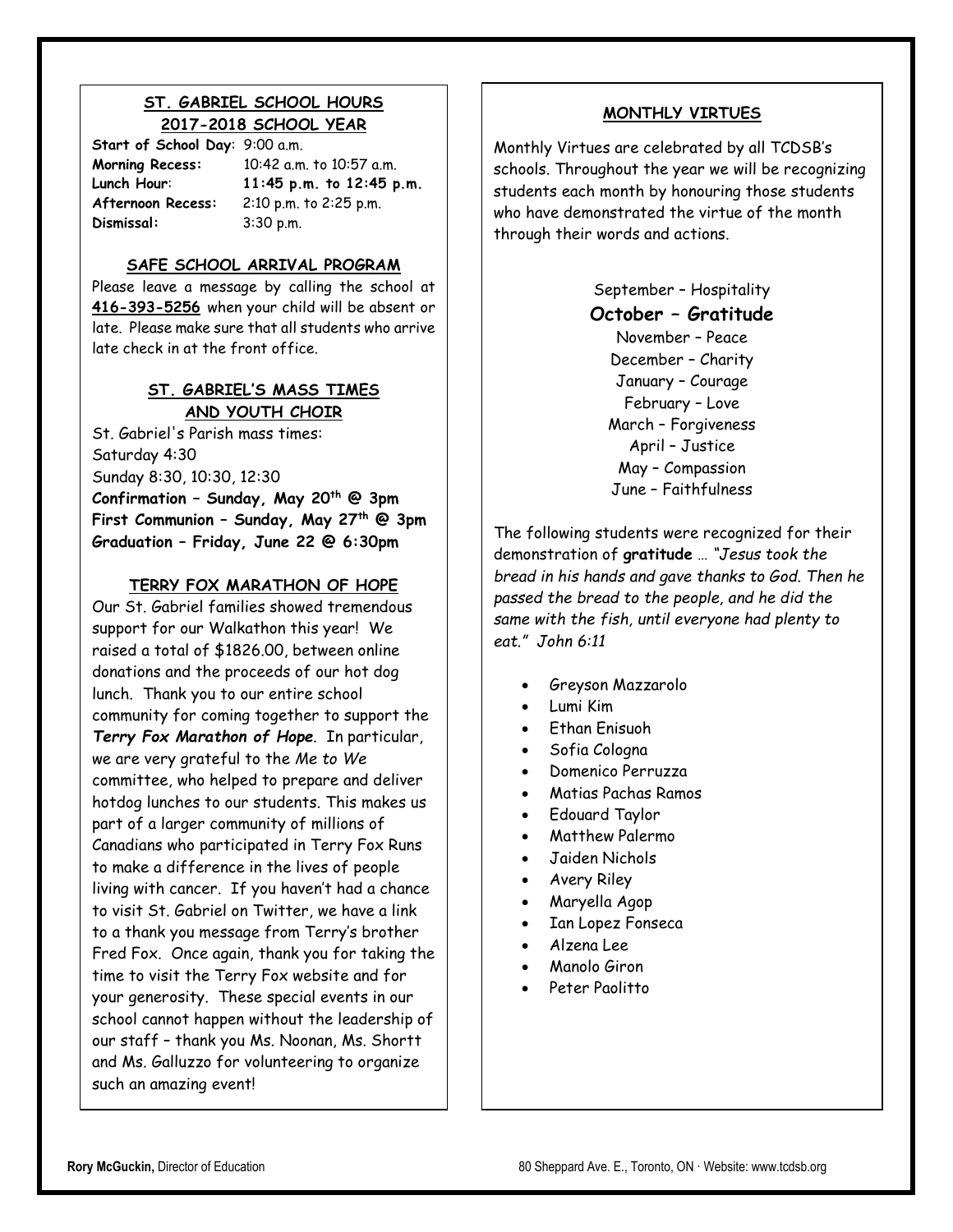

Roots of Empathy has a mission to build caring, peaceful and civil societies through the development of empathy in children and adults. The focus of Roots of Empathy in the long term is to build the capacity of the next generation for responsible citizenship and responsive parenting. In the short term, R.O.E focuses on raising levels of empathy, resulting in more respectful and caring relationships and reduced levels of bullying and aggression. At the heart of the program is a neighborhood infant and parent who visit the ELP classroom nine times over the school year. Mrs. Pacheco, a trained Roots of Empathy instructor, coaches students to observe the baby's development and to label the baby's feelings and intentions. In this experiential learning, the baby is the "Teacher" and a lever that Mrs. Pacheco will use to help children to identify and reflect on their own feelings and the feelings of others. Thank you Ms. Pacheco for bringing this program to St. Gabriel.

#### **PARENT TEACHER CONFRENCES**

Now that you've made your appointment to visit your child's teacher and classroom, how do you go about ensuring that you have a constructive interview? Keep in mind that the interview is short… ten minutes. As a parent, what you want to know first is how is my child doing: are they meeting all the expectations in their particular grade? Your teacher will be able to provide samples of student work, assessment pieces, and good anecdotal information to allow you to understand how your child is doing in school.

Here's a plan you might adopt — **First thing**: how is my child doing in relation to the curriculum taught this term, particularly in literacy and mathematics? **Next thing:** how is my child as a learner? Are they consistently engaged in their work, do they work well with other students, do they complete the work they begin?

**Last thing:** what can we do as a school/classroom team to ensure that your child continues to succeed or does better in the coming term? Many parents like to have their children attend interviews with them. This can be a good thing. However,

avoid putting your child under the interrogator's lamp. The constructive way of making a plan for improvement is getting the "buy-in" of your child. Acknowledgement that there is room for improvement (if this is the case) but work collaboratively with your child and their teacher to focus on "next steps" for improvement. Keeping all the relationships strong among parent, teacher, and student is important for the success of your child.

#### **ANAPHYLAXIS ALERT**

We would like to inform you that we are an **allergen aware school.** There are students in attendance who suffer from severe and life threatening allergies to certain foods such as **peanuts, nut products, sesame seeds, eggs, seafood and shell fish. Anaphylaxis is a severe and life threatening allergic reaction.** 

We are asking that you do not send any lunches or snacks that may contain peanuts, nuts, eggs, seafood, shell fish and sesame seeds. As well, please check prepared foods for traces of peanut oil or nut products. These items could potentially harm a child. **We would also ask that you please do not send food for birthdays or special occasions.** There are many alternatives such as stickers and pencils. Please remind your children not to share food in the classroom.

We thank all of you for being diligent in following this request. We must maintain as safe an environment as we possibly can for our students. Since all our students share the school building space in their daily activities, we need to take precautions to minimize any cross contamination issues.